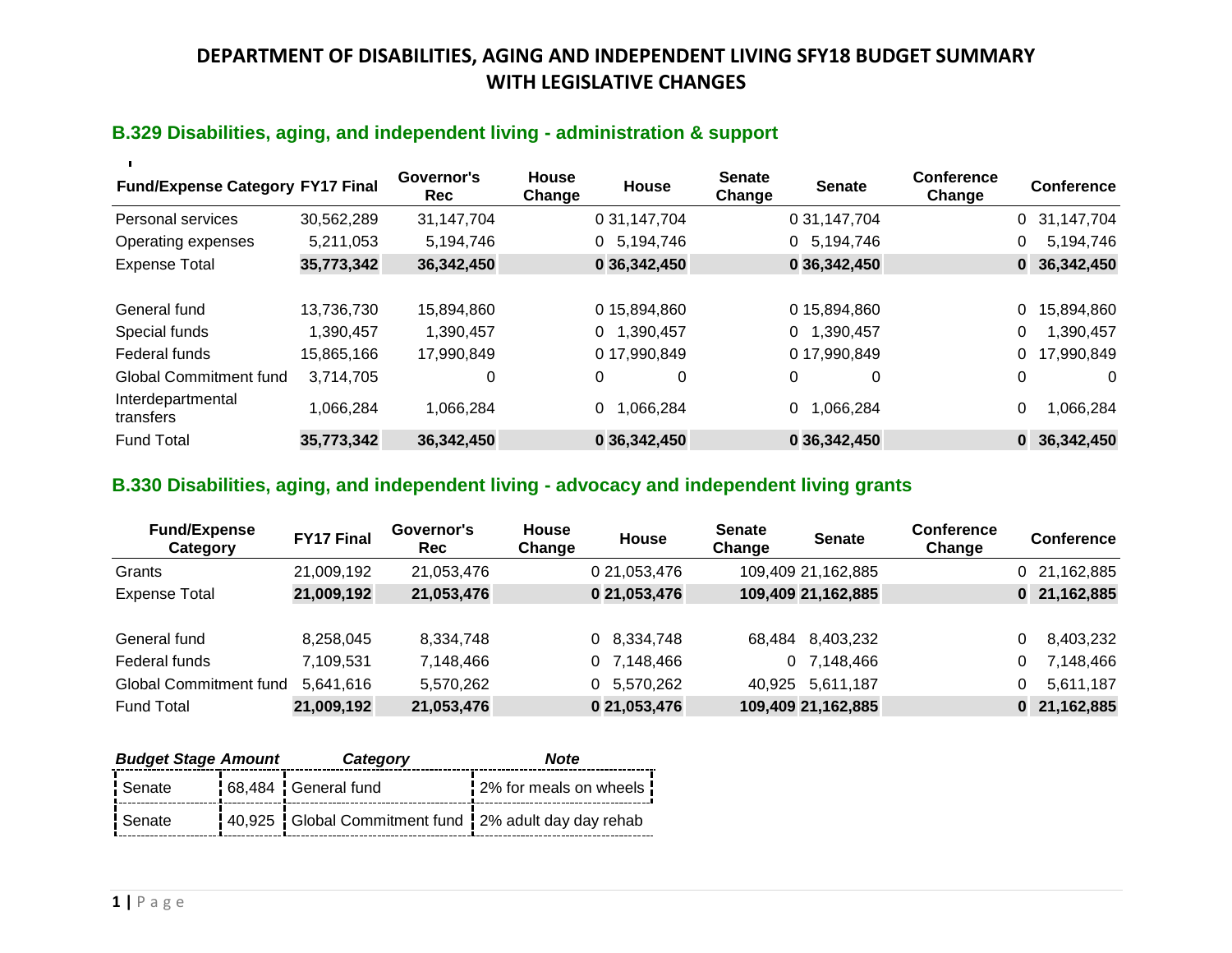## **B.331 Disabilities, aging, and independent living - blind and visually impaired**

| <b>Fund/Expense Category FY17 Final Governor's Rec House Change</b> |           |           | House        |                         | Senate Change Senate Conference Change Conference |
|---------------------------------------------------------------------|-----------|-----------|--------------|-------------------------|---------------------------------------------------|
| Grants                                                              | 1.411.457 | 1.451.457 | 0 1,451,457  | 0 1,451,457             | 1,451,457                                         |
| <b>Expense Total</b>                                                | 1,411,457 | 1,451,457 | 0 1,451,457  | 0 1,451,457             | 1,451,457<br>0                                    |
|                                                                     |           |           |              |                         |                                                   |
| General fund                                                        | 349.154   | 389,154   | 389.154<br>0 | 389.154<br>$\Omega$     | 389,154<br>0                                      |
| Special funds                                                       | 223,450   | 223,450   | 223,450<br>0 | 223,450<br>$\mathbf{0}$ | 223,450<br>0                                      |
| Federal funds                                                       | 593,853   | 593,853   | 593,853<br>0 | 593,853<br>0            | 593,853<br>0                                      |
| <b>Global Commitment fund</b>                                       | 245,000   | 245,000   | 245.000<br>0 | 245,000<br>0            | 245,000<br>0                                      |
| <b>Fund Total</b>                                                   | 1,411,457 | 1,451,457 | 0 1,451,457  | 0 1,451,457             | 1,451,457<br>0                                    |

### **B.332 Disabilities, aging, and independent living - vocational rehabilitation**

| <b>Fund/Expense Category</b>   | <b>FY17</b><br><b>Final</b> | Governor's<br>Rec | <b>House</b><br>Change | <b>House</b> | <b>Senate</b><br>Change | <b>Senate</b> | Conference<br>Change |   | <b>Conference</b> |
|--------------------------------|-----------------------------|-------------------|------------------------|--------------|-------------------------|---------------|----------------------|---|-------------------|
| Grants                         | 8,972,255                   | 8,972,255         |                        | 0 8,972,255  |                         | 0 8,972,255   |                      | 0 | 8,972,255         |
| <b>Expense Total</b>           | 8,972,255                   | 8,972,255         |                        | 08,972,255   |                         | 08,972,255    |                      | 0 | 8,972,255         |
| General fund                   | 1,371,845                   | 1,371,845         |                        | 0 1,371,845  |                         | 0 1,371,845   |                      | 0 | 1,371,845         |
| Special funds                  | 70,000                      | 70,000            | 0                      | 70,000       |                         | 70,000<br>0   |                      | 0 | 70,000            |
| Federal funds                  | 4,552,523                   | 4,552,523         |                        | 04,552,523   |                         | 04,552,523    |                      | 0 | 4,552,523         |
| <b>Global Commitment fund</b>  | 7,500                       | 7,500             | 0                      | 7,500        |                         | 7,500<br>0    |                      | 0 | 7,500             |
| Interdepartmental<br>transfers | 2,970,387                   | 2,970,387         |                        | 0 2,970,387  |                         | 0 2,970,387   |                      |   | 2,970,387         |
| <b>Fund Total</b>              | 8,972,255                   | 8,972,255         |                        | 08,972,255   |                         | 0 8,972,255   |                      | 0 | 8,972,255         |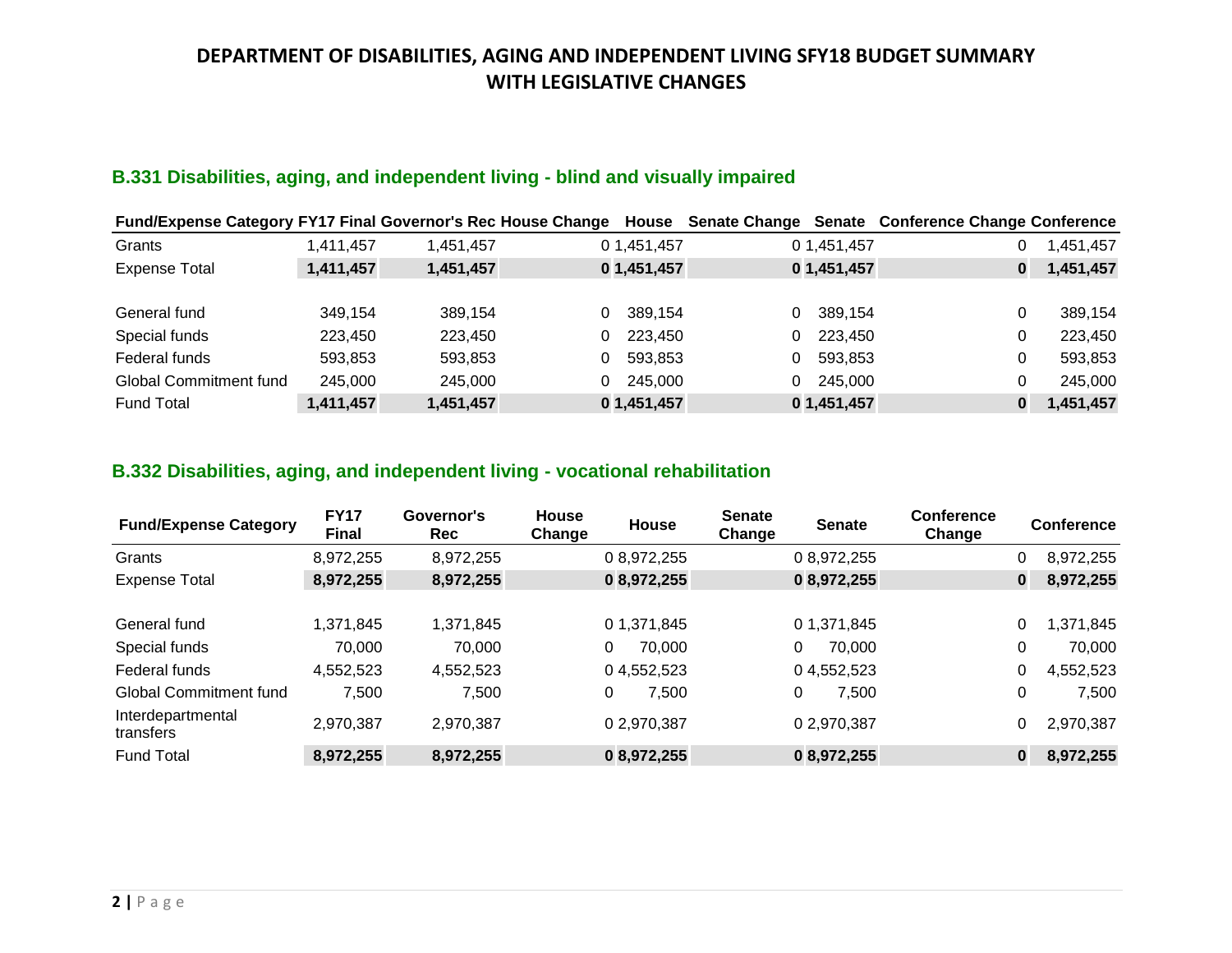### **B.333 Disabilities, aging, and independent living - developmental services**

| <b>Fund/Expense</b><br>Category  | <b>FY17 Final</b> | Governor's<br>Rec | House<br>Change | House         | <b>Senate</b><br>Change | <b>Senate</b>         | <b>Conference</b><br>Change | <b>Conference</b>     |
|----------------------------------|-------------------|-------------------|-----------------|---------------|-------------------------|-----------------------|-----------------------------|-----------------------|
| Grants                           | 197,653,038       | 206,371,002       |                 | 0 206,371,002 |                         | 2,908,066 209,279,068 |                             | (441,642) 208,837,426 |
| <b>Expense Total</b>             | 197,653,038       | 206,371,002       |                 | 0 206,371,002 |                         | 2,908,066 209,279,068 |                             | (441,642) 208,837,426 |
| General fund                     | 155,125           | 155,125           |                 | 0<br>155,125  | 0                       | 155,125               | 0                           | 155,125               |
| Special funds                    | 15,463            | 15,463            |                 | 0<br>15.463   | 0                       | 15,463                | 0                           | 15,463                |
| Federal funds                    | 359.857           | 359,857           |                 | 0<br>359,857  | 0                       | 359,857               | 0                           | 359,857               |
| <b>Global Commitment</b><br>fund | 197, 122, 593     | 205,840,557       |                 | 0 205,840,557 |                         | 2,908,066 208,748,623 |                             | (441,642) 208,306,981 |
| <b>Fund Total</b>                | 197,653,038       | 206,371,002       |                 | 0 206,371,002 |                         | 2,908,066 209,279,068 |                             | (441,642) 208,837,426 |

| <b>Budget</b><br><b>Stage</b> | Amount | Categorv                                | <b>Note</b>                                                                                                  |  |
|-------------------------------|--------|-----------------------------------------|--------------------------------------------------------------------------------------------------------------|--|
| Senate                        |        | 2,908,066   Global Commitment<br>: fund | DS portion of S.133 workforce \$14/hr min wage investment                                                    |  |
|                               |        | Conference (441,642) Global Commitment  | Adjustment for certified expenditure v certified match. DA/SSA initiative total is \$8.37m<br>$!$ for $FY18$ |  |